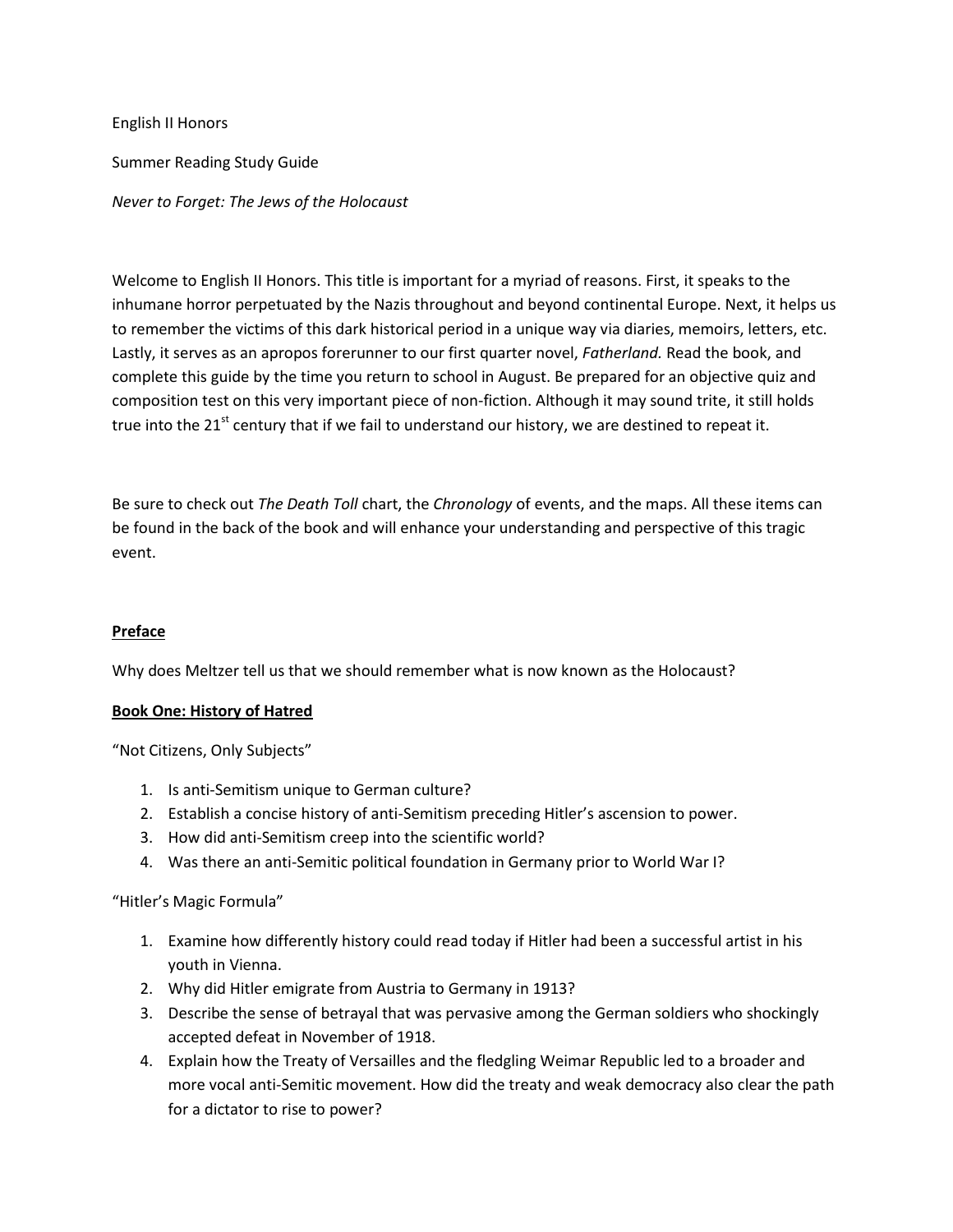- 5. How, too, did the economic depression that struck Germany in the 1920's lead to his rise to power?
- 6. Examine *Mein Kampf*. Was there any mystery about what he intended to do if he ever gained control of the German government?
- 7. Is there a history of anti-Semitism within the Christian culture, or is it exclusive to Germany?
- 8. Examine the failed Nazi putsch of '23. What did Hitler learn that allowed him to turn democracy against itself in Germany?

"Ein Volk, Ein Reich, Ein Fϋhrer"

- 1. Establish Goering's and Goebbels's roles in helping to quickly turn Germany into a dictatorship shortly after Hitler became Chancellor in '33. Include the emergency decree that a senile President Hindenburg signed which further stripped Germans of their civil liberties.
- 2. Describe how the passage from Bella Fromm's diary is a manifestation of the brain-washing that German youth were subjected to. How was this all part of Hitler's master plan?
- 3. What did the American reporter, William Shirer, witness that affirmed the success of how the propaganda machine successfully deified Hitler?
- 4. Examine the early Nazi concentration camps as a forerunner to the death camps. How did the Nazis try to rob people of their dignity and humanity? Explain how the poem that inmate Sachsenhausen was forced to recite worked toward this end.

"The Protection of German Blood and German Honor"

- 1. Was there any veracity in the notion that the Jews dominated industry, finance, government, and politics prior to Hitler's rise to power?
- 2. How did the Nazis systematically rob the Jews of their possessions, employment, freedom, and lives? Was there a historical precedent for this?
- 3. Analyze the story of Ernst Meier. Why can his teacher's directives be considered inhumane and barbaric?
- 4. Examine the published essay of Erna Listing. How is this evidence of successful brainwashing within the German school system?
- 5. How can the Nuremberg laws be considered the "writing on the wall" for German Jews to emigrate elsewhere?
- 6. What did Bella Fromm observe that pushed her to emigrate from Germany?

"Flight—to Nowhere"

- 1. What could the European powers have done prior to the outbreak of World War II to stop Hitler's aggression?
- 2. How did their apathy toward said aggression shrink the possibility for Jewish emigration from Germany?
- 3. Establish what more the United States could have done to save lives between '33-'45.
- 4. Explain the profitable travel trade that sprang up during this time. Establish how people profited from the misery of Jewish emigration.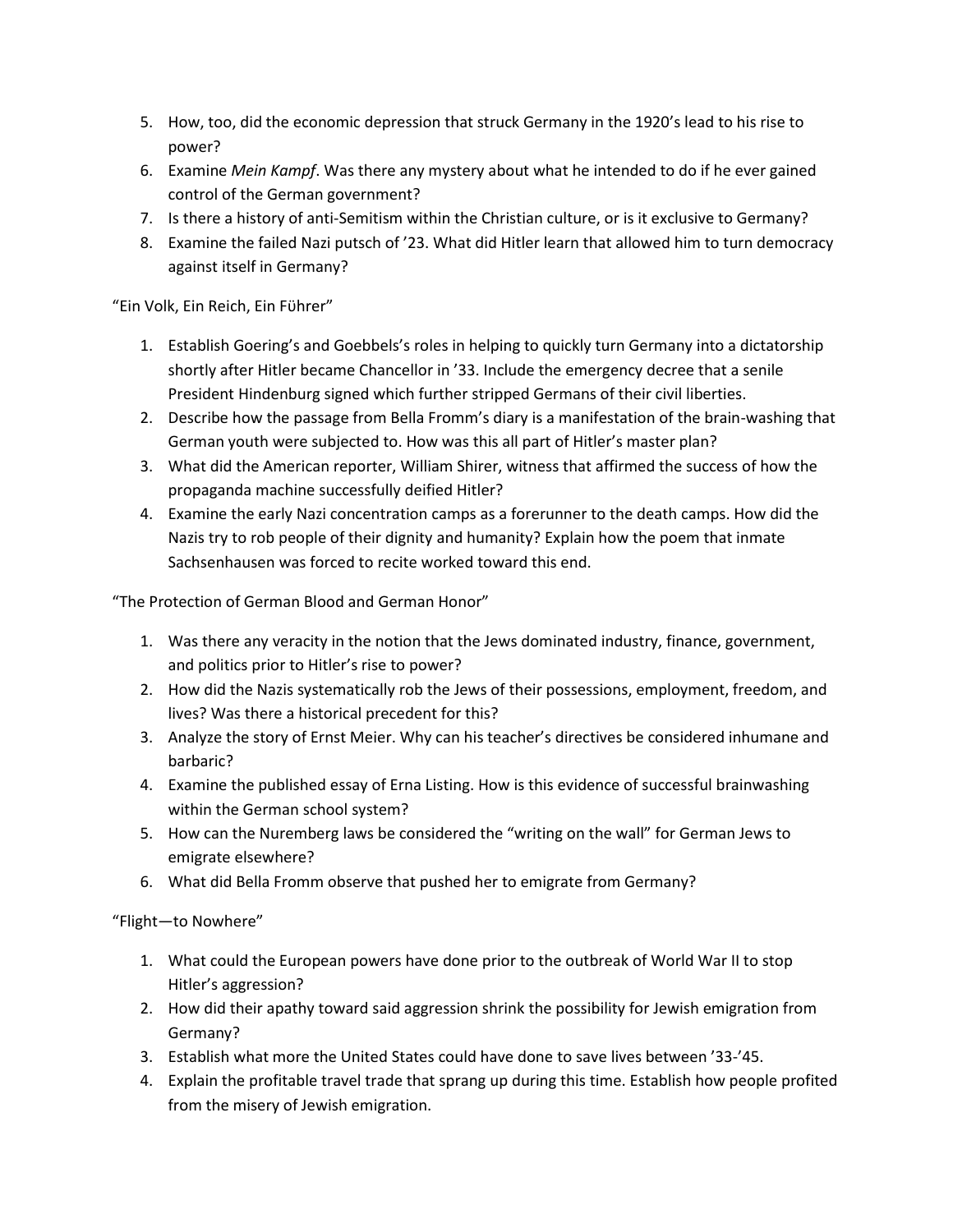## **Book Two: Destruction of the Jews**

"The Night of Broken Glass"

- 1. How did Hitler use the murder of Ernst vom Rath as the catalyst for the Night of Broken Glass?
- 2. Establish whether or not there was any true vocal outcry in response to the atrocities of that night. What did happen to Father Lichtenberg after he courageously spoke against the criminal act sponsored by the Nazi government?

## "A Prophecy"

- 1. Describe how anti-Semitism was an unfortunate reality that predates Nazi rule by centuries, particularly in Eastern Europe. Again, how did discrimination obviate their emigration from countries in which they were persecuted? Consider why pogroms were pervasive throughout this part of the world.
- 2. How did the Jews in Poland react to the pogroms, and how does this foreshadow the revolts that Jews led from the Warsaw ghettoes later on.
- 3. Describe the *Einsatzgruppen*, and establish how these mobile killing units were completely depraved. Who ran these mobile units (he'll be a character in *Fatherland*)?
- 4. Describe the inhumanity that's rampant in Rivka Yosselevscka's story.
- 5. Establish how Gebirtig's song is a battle cry for Jewish rebellion against their Nazi oppressors.

## "Phantoms in the Ghetto"

- 1. Describe the ghetto as a transitional (temporary) measure.
- 2. Describe the living conditions of the Polish ghettoes.
- 3. Give a commentary on the lives of children that lived in this sordid environment.
- 4. Were some able to remain courageous and steadfast in their will to survive?

#### "Gangs of Slaves"

- 1. Describe the profound impact that slave labor had on German wartime industry. Was slave labor limited to the Jewish race only?
- 2. Synthesize the stories of the victims of the aforementioned slave labor. How does the song of the forced labor concisely illustrate their plight?

# "One little Spark"

- 1. Find common threads among these victims' stories that illustrate how strong the Jews will to live was.
- 2. How did they try to maintain normalcy in their daily lives while living in the ghettoes?
- 3. Describe how the Jews in the Warsaw ghettoes were able to maintain their culture, literacy, and religion via "the underground."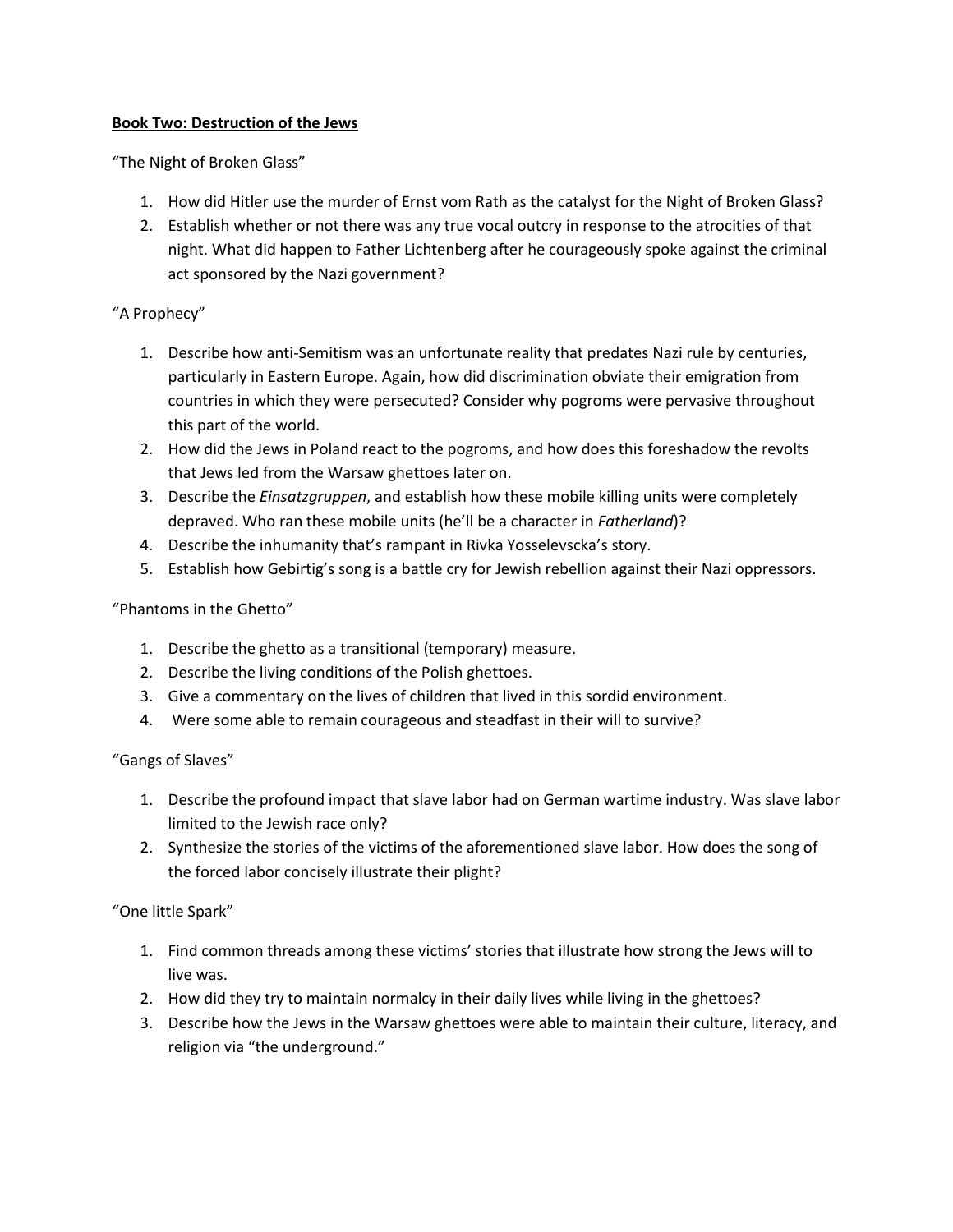"The Final Solution"

- 1. Heydrich, who was given authority to orchestrate "The Final Solution," expected resistance when meeting with the heads of agencies at Wannsee. Did he encounter any from the heads of agencies, many of whom were not Nazis?
- 2. What conclusion did Bernard Goldstein, leader of the underground *Bund* in Warsaw, come to? Establish why many Jews within the Warsaw ghettoes did not share his position.
- 3. How does the ballad that ends this section reflect the world's knowledge of the Holocaust? Did the Allies know that the Jews were being systematically murdered?

# "The Blue Tattoo"

- 1. How does the statistical evidence at the beginning of this section affirm the horrifying efficiency of the Nazi extermination of the Jews?
- 2. Assess the tragic lie "Arbeit Macht Frei" which was the huge sign on the gates of Auschwitz.
- 3. Synthesize the stories of those who survived the initial "selection" process.
- 4. How does "the blue tattoo" exacerbate the dehumanization of those who were forced to do slave labor in these camps?
- 5. Examine why the *kapos* in these camps so quickly and brutally turned against their own.

# "Zyklon B"

- 1. What was this chemical?
- 2. Describe what Gerstein saw at Belzec when the chemical was used in a gas chamber.
- 3. Analyze the experiments done on the prisoners.
- 4. Establish how Johann Kremer quickly lost his moral compass as a doctor and human being while working at Auschwitz.

# **Book Three: Spirit of Resistance**

"To Die with Dignity"

- 1. Assess the incredible story of Sima.
- 2. A minority of Jews resisted (rebelled); a minority collaborated with the Nazis. However, most Jews passively accepted their persecution. Establish the reasons for this.
- 3. Describe the different forms of resistance that are not physical revolts.
- 4. What did the Ghetto Councils (*Judenrat*) believe that was diametrically opposed to what the resistance leaders knew? Establish the Ghetto Council's position as wishful thinking.
- 5. Although there were members in these councils who wanted to save fellow Jews, establish the role of many Jewish council members as one of the darkest periods in Jewish history.
- 6. What was the courageous goal of the Jewish resistance? To simply what?